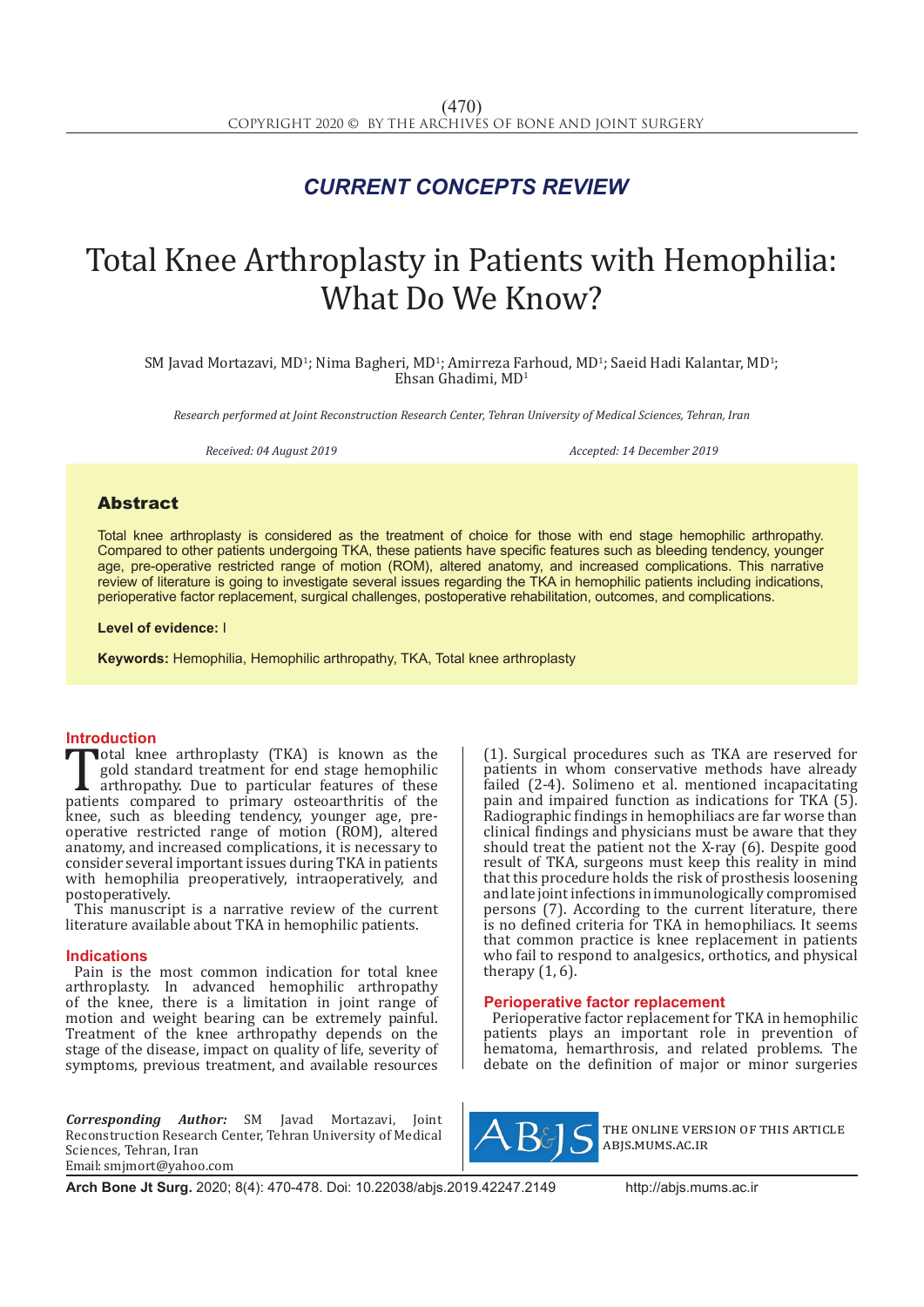in hemophilia is continuing; however, TKA is always accounted as a major surgery (8). There are different protocols for factor replacement in patients undergoing TKA. Some scholars have suggested the level of 120% for factor VIII and factor IX during induction of anesthesia, extra 40% after 4 hours in operating room, level of 60-80% for 72 hours postoperatively, 50% for 14 days, 30-40% for 3-4 weeks and 40% before each physical therapy session up to 6 weeks after surgery (9). The guideline of World Federation of Hemophilia recommends a desired preoperative factor level of 80- 100% for major surgeries in hemophilia A and a level of 60-80% for hemophilia B, with postoperative levels gradually tapering to approximately 50% until the wound is healed (typically over a period of 10 to 14 days). This guideline has also recommended to divide the level of factor in major surgeries based on the level of access to resources [Table 1] (1). The half-life of different factor VIII and factor IX differ, the standard types of factor VIII and IX have hale life of 8-12 and 18- 24 hours, respectively. There are two options for factor replacement; first: the initial dose (patient's weight (in kg) multiplied by the desired rise in factor VIII level (as a whole number, such that a desired level of 100 percent is entered as 100) multiplied by the volume of distribution (for factor VIII and factor IX, this equals 0.5 and 1 , respectively)) and subsequent doses are given at intervals of approximately one half-life of the infused product for that patient, which is based on the peak and through levels as described below. These subsequent doses are usually half of the first dose and are given at almost one half-life of the product. This will be guided by the patient's measured factor level and the desired peak level. Second: Initial dose (that is calculated

similar to the previous option) followed by continuous infusion of 4  $I\overline{U}/kg/h$  and 6  $I\overline{U}/kg/h$  for factor VIII and factor IX, respectively. Although monitoring the factor level is required less frequently in the second option, factor activity levels should be checked periodically, with the interval determined by the previous level, dose adjustments, and clinical bleeding. The factor half-life and ultimate hemostasis could be significantly affected due to the individual pharmacokinetic variations, so, monitoring is needed to determine the subsequent doses in both methods (10, 11).

Factor replacement is challenging in the presence of inhibitors (neutralizing alloantibody against infused factor), as inhibitors bind to the infused factor and render it ineffective (12). It is very important to find the inhibitor in preoperative assessments. For a patient with a titer >5 Bethesda unit with a high responding inhibitor and need for major surgery like TKA, a bypassing product is the choice. These products include recombinant activated factor VII (rFVIIa) and activated prothrombin complex concentrates (aPCCs) such as FEIBA (factor eight inhibitor bypassing agent) that contain an activated form of a downstream clotting factor in the coagulation cascade. For inhibitor positive hemophilia A patients, both of these products could be selected, however rFVIIa is the preferred agent for hemophilia B as it does not contain factor IX when some individuals with hemophilia B with an inhibitor may have the experience of reactions or anaphylaxis upon exposure to factor IX. Both of these bypassing agents are prothrombotic, so, caution about venous thromboembolism (VTE) should be taken especially about aPCCs (FEIBA) (13). When rFVIIa is administered 90 to 120 mcg/kg every 2-3 hours until hemostasis is achieved and then at three- to six-

#### **Table 1. Suggested plasma factor peak level and duration of administration for TKA as a major surgery**

| WHEN THERE IS NO SIGNIFICANT RESOURCE CONSTRAINT |                                 |                 |                                 |                 |  |  |
|--------------------------------------------------|---------------------------------|-----------------|---------------------------------|-----------------|--|--|
| <b>Major surgery</b>                             | Hemophilia A                    |                 | Hemophilia B                    |                 |  |  |
|                                                  | <b>Desired level</b><br>(IU/DL) | Duration (days) | <b>Desired level</b><br>(IU/DL) | Duration (days) |  |  |
| Pre-op                                           | 80-100                          |                 | 60-80                           |                 |  |  |
|                                                  | 60-80                           | $1 - 3$         | $40 - 60$                       | $1 - 3$         |  |  |
| Post-op                                          | $40 - 60$                       | $4-6$           | $30 - 50$                       | $4 - 6$         |  |  |
|                                                  | $30 - 50$                       | $7 - 14$        | $20 - 40$                       | $7 - 14$        |  |  |

| WHEN THERE IS SIGNIFICANT RESOURCE CONSTRAINT |                                 |                 |                                 |                 |  |  |
|-----------------------------------------------|---------------------------------|-----------------|---------------------------------|-----------------|--|--|
| <b>Major surgery</b>                          | Hemophilia A                    |                 | Hemophilia B                    |                 |  |  |
|                                               | <b>Desired level</b><br>(IU/DL) | Duration (days) | <b>Desired level</b><br>(IU/DL) | Duration (days) |  |  |
| Pre-op                                        | 60-80                           |                 | 50-70                           |                 |  |  |
|                                               | $30 - 40$                       | $1 - 3$         | $30-40$                         | $1 - 3$         |  |  |
| Post-op                                       | 20-30                           | $4 - 6$         | 20-30                           | $4 - 6$         |  |  |
|                                               | $10 - 20$                       | $7 - 14$        | $10 - 20$                       | $7 - 14$        |  |  |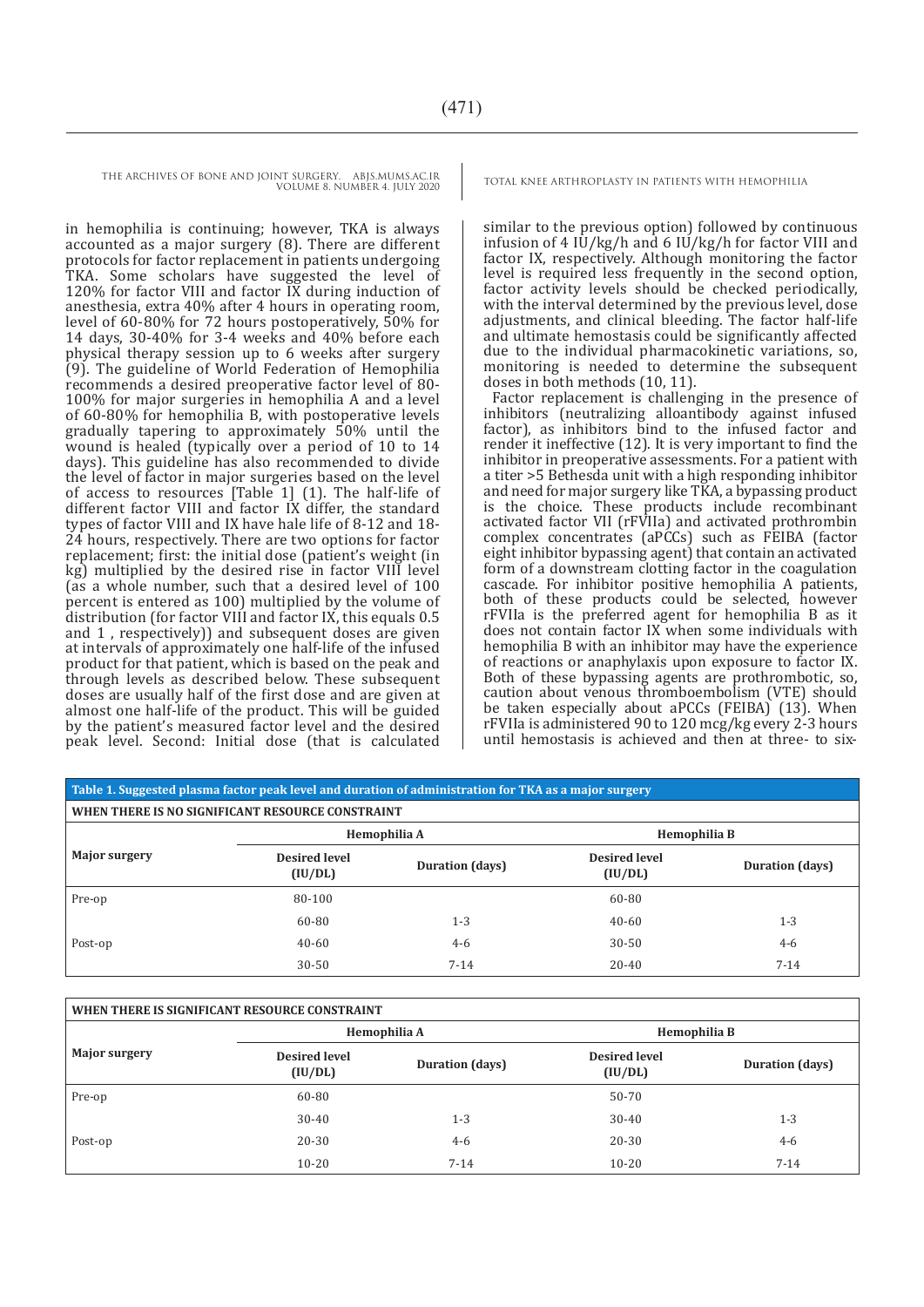hour intervals after hemostasis has been restored, FEIBA is given 50 to 100 units/kg every 6 to 12 hours, not to exceed 100 units/kg/dose or 200 units/kg/day. Dosing of these products is adjusted by the clinical response instead of laboratory testing. This protocol continues at least 48-72 hours for major surgeries and is followed by taper in by gradual increasing the dosing intervals. When the bleeding could not be controlled by one of these agents the other one may be effective. Plasmapheresis is another option for inhibitor positive hemophilic patients (>5 Bethesda unit) with life threatening bleeding when bypassing agents are ineffective (12, 14).

#### **Surgical challenges**

TKA in hemophilic patients is a challenging and technically demanding process due to altered anatomy, marked and prolonged bony deformity and defects, diffused osteopenia, soft tissue contracture, and muscle atrophy. Indeed, the surgeon should be familiar with the revision TKA techniques and especial implants (15- 19). Preoperatively, a whole musculoskeletal system examination including both knees, hips, and ankles are mandatory because of multiple joint involvements that may alter the surgical plan. AP, lateral, sunrise, and notch view of both knees are necessary. Adding 3 joint view of both lower limbs and CT scan may be needed to complete the evaluation of the anatomy and bony defects (20).

Although some authors have reported using cruciate retaining (CR) prosthesis, others discuss a better deformity management and more favorable outcomes by sacrificing PCL and using posterior stabilizing (PS) prosthesis (21-26). According to a systematic review by Moore et al.  $(18)$  PS was used in 41% of the patients, consequently considered as the most commonly used prosthesis. Due to the prolonged axial bony deformity (varus or valgus) and muscle atrophy, the risk of intraoperative joint instability is much more than primary TKA in OA patients. In order to manage the instability, it seems CCK and even hinge prosthesis are necessary to be obtained (27). Physeal overgrowth in early age, widening of the femoral intercondylar notch, and huge osteophytes are characteristic features in this group of patients. Huge osteophytes may mislead the surgeon on the determination of the correct joint limits leading to misaligned prosthesis (28, 29). Wider mediallateral diameter, higher medio-lateral to antero-posterior size aspect ratio, and larger patella are important characteristics of these patients in contrast to OA patients (30). Bony defects are common in these patients due to prolonged deformity, poor bone quality and large subchondral bone cysts. The operating surgeon need to consider them in preoperative planning and manage them as the same in non-hemophiliac patients.

The use of prophylactic antibiotic is not different between hemophiliac and non-hemophiliac patients. First generation cephalosporin is the antibiotic of choice, however, in case of allergy to cephalosporins vancomycin or clindamycin are good alternatives (21, 23, 30-32). The use of antibiotic-loaded cement is recommend by many authors and is our own practice as well (2, 20, 27, 30, 33).

The use of tourniquet during TKA in hemophiliacs

is largely recommended. However, most authors have emphasized that meticulous hemostasis after deflating tourniquet is necessary at the end of TKA before the closure to avoid postoperative hematoma (21, 34). Kubes et al. believe in limited use of tourniquet just before cementing of the implant. They argue that meticulous hemostasis, immediate diagnosis of popliteal vessel injury and sufficient time for this time-consuming complicated soft tissue and bone management are befits of not using tourniquet during the main procedure (35). According to our practice, the tourniquet must be kept inflated during the whole operation course and deflated after the dressing and bandage is done (32).

Standard midline incision is the preferred approach (2, 22, 30, 32, 34, 36, 37). In some cases with previous surgery such as open synovectomy or corrective osteotomies, previous scars are utilized with accepted rules of revision surgeries (38). Also, while some authors prefer midvastus approach, majority of studies have used medial parapatellar approach (15, 21-23, 32, 33, 35). Because of the marked adhesions, arthrofibrosis, and decreased ROM in hemophilic patients, patellar subluxation is restricted and makes the exposure difficult in some patients. Therefore, using extensile approaches are indicated in some patients to avoid patellar avulsion. Quadriceps snip, V-Y quadricepsplasty, and tibial tubercle osteotomy are frequently used (21, 22, 30, 33, 36, 39). Although tibial tubercle osteotomy is biomechanically superior to other mentioned extensile approaches, it has not been widely used in the literature for hemophilic patients. Strauss et al. stated that thin soft tissue coverage in proximal tibia due to muscle atrophy, difficulty in osteotomy site fixation because of probable stemmed tibial component, and inability to extensor mechanism lengthening are the reasons to avoid TTO (21). Post-operative extension lag is a complication of V-Y quadricepsplasty, though it should be performed restrictive (21). We have a very low threshold for quadriceps snip in patients with hemophilia to improve the exposure and believe that this procedure will give enough exposure in almost all hemophiliac patients who receive TKA (2).

Synovectomy is part of TKA in patients with hemophilia and should be done in all patients. It is helpful in exposure and may reduce the chance of bleeding in the replaced joint in the future (21, 22, 34, 39). In addition, most of hemophilic patients who are candidates for TKA suffer from limited ROM in the knee. They usually present with flexion contracture of the knee, however, some patients have stiffness and even ankylosis in the affected joint. Additional soft tissue release to address the contractures is an integral part of operation as it was shown that inadequate soft tissue release, will compromise the end result (15, 26, 34, 39). Some authors have recommended additional bone cut to be done either from distal femur or both distal femur and proximal tibia, if the flexion contracture still exists after adequate soft tissue release (15, 30, 32, 39). Atilla et al. also reported open hamstring release and posterior capsulotomy in 2 cases with residual flexion contracture after additional bone cut (15). In spite of all above measures, in some patients with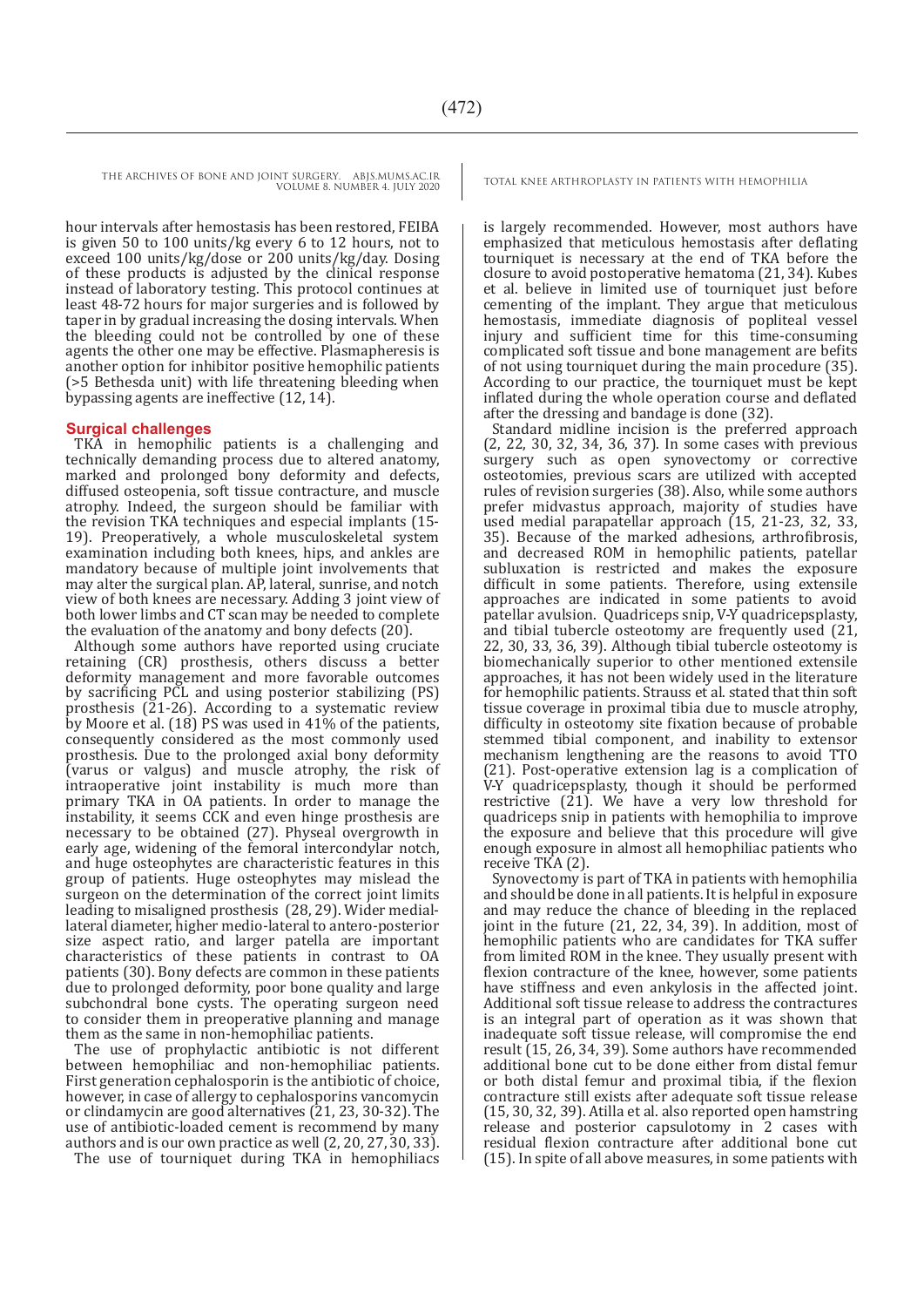long standing knee arthropathy and flexion contracture, there is remaining flexion contracture at the end of the surgery. Feng et al. suggested long leg cast immobilization to correct this flexion contracture (39). We have shown in our series that flexion contracture after TKA in patients with hemophilia is different from flexion contracture in patients with TKA for osteoarthritis. We do not accept any flexion contracture at the end of TKA in patients with knee osteoarthritis. However, we have previously shown that the remaining flexion contracture in patients with hemophilia usually would be resolved in 6 months with physical therapy and splints (40) . We prefer not to cut from distal femur or proximal tibia if possible as it will lead to more bone deficiency in these patients.

Most authors prefer patella resurfacing, but, it is not doable in some cases due to osteoporosis and thin patella (15, 27, 30, 32, 33, 36). Some authors prefer patelloplasty in spite of patella resurfacing in hemophilic patients. They have argued that due to lower level of activity, less anterior knee pain and thin osteoporotic patella, patelloplasty is preferred and patella resurfacing is not needed. They have reported good results after patelloplasty (39).

Kim et al. reported 32 robot-assisted TKA in 29 hemophilic patients. They reported good functional outcomes without any complications (23). They hypothesized that considering the younger age in hemophilic patients better long-term outcomes may be reached by restoring a neutral mechanical axis. They also emphasized that long-term follow-ups are needed to clinically investigate the hypothesis.

Using suction drain following TKA has been recommended by many authors (15, 20, 21, 23); however, Mortazavi et al. investigated the use of suction drain in patients with hemophilia following TKA and compared the complication rate and functional outcomes between patients with and without suction drain (30). They found no difference regarding the complications or functional outcomes between the two groups and concluded that there is no rationale for the use of drain after primary TKA.

In a retrospective case-control study Rodriguez-Merchan et al. recommended the use of a standardized multimodal blood loss prevention method (MBLPM) that includes intra-articular tranexamic acid (TXA) (MBLPM-TXA) in patients with hemophilia A who underwent TKA because it was effective in reducing the transfusion rates (41).

#### **Post-operative rehabilitation**

Majority of studies in TKA arthroplasty in hemophiliacs did not express any data about post-operative rehabilitation. Lobet et el. believe that improvement in postoperative management following TKA is one of the factors that makes TKA the treatment of choice for end stage hemophilic arthroplasty (42). The use of rehabilitation services is one of the least studied aspects of TKA (42). Most studies suggest the initiation of postoperative rehabilitation in hospital at the early phase after surgery. In Rodriguez-Merchan practice the intensive rehabilitation was started in the 3rd

postoperative day and continued twice daily during hospital stay. The discharge protocol in his report was continuing the rehabilitation for 6 to 8 weeks, 5 days a week (43). In 2011 kleijn et al. published a guideline for multiple joint procedure in persons with hemophilia (44). Mortazavi et al. started rehabilitation on the same day of surgery (2). In their rehabilitation protocol, patients start walking and knee range of motion on the same day of surgery. It is unclear if CPM ( Continuous Passive Motion) machine is useful following TKA in hemophiliacs (42). It is well documented that proper hemostatic coverage during rehabilitation is crucial; however, there is some controversies between the authors in defining the proper hemostasis (45).

#### **Outcomes**

The functional outcomes and survival rate of TKA in patients with hemophilia is generally inferior to TKA in osteoarthritis patients (24, 26, 46). However, they are improving as a result of better implant designs and more proper factor replacement (2, 21, 22). In a systematic review including 10 papers, Moore et al. found significant improvement in the post-operative range of motion and clinical and functional knee scores (31). However, the mean post-operative ROM was from 6.07 to 82 degrees, which is less than ROM after TKA in non-hemophilic patients (0-129 degrees). Pre-operative ROM, which is one of the main determinants of postoperative ROM is usually more restricted in patients with hemophilia. Although the average final functional score after TKA is higher in patients without hemophilia, the average improvement in KSS and HSSKS in non-hemophilic patients (41 and 36) is similar to hemophiliacs (37.9).

There is a similar trend regarding the survival rate. In the most promising report, Goddard et al. reported 20 year survival rate of 94.0%, similar to non-hemophilic population, during the 9.2-year follow up; additionally, the rate of infection and aseptic loosening were the same as the normal population (47). Zingg et al. reported 10-year prosthetic survival rate of 88% (48). Based on a study with longest follow-up interval by Wang et al., 83% of excellent results was reported; moreover, 88% of patients were willing to have the same surgery (49). The main reasons for patient satisfaction had been the pain relief and increased quality of life due to better ROM, especially in extension. These promising outcomes make TKA a much more valuable option in end stage hemophilic arthropathy; however, complications remain as a major concern.

#### **Complications**

The overall complication rate following TKA in hemophiliacs is relatively high. In a meta-analysis by Moore et al., they reported 106 complications among 336 performed TKA (31.5%). They included infection and revision for infection as two rather than one complications; however, the rate of complications was still high (31). The bleeding diathesis of hemophilic patients along with local factors such as poor bone quality, bone loss, soft tissue fibrosis, muscle atrophy, axial deformity, and flexion contracture are the potential reasons for higher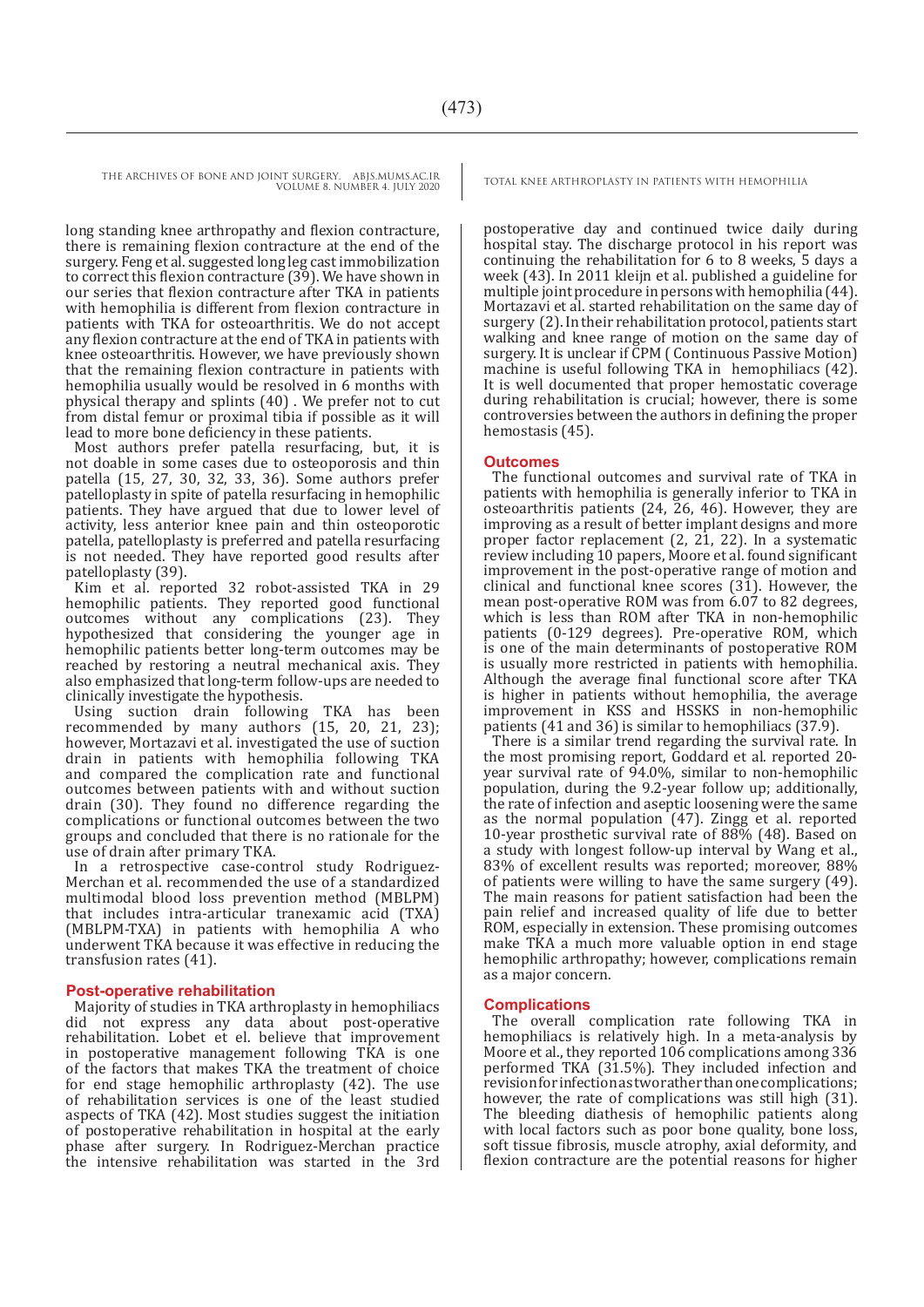complications (50). Infection, periprosthetic fracture, bleeding, neurovascular injury, inhibitor development, loosening, patellar clunk syndrome and subluxation, anterior knee pain, component removal, and loosening are some but not all reported problems after TKA in hemophiliacs. Initial reports have shown extremely high complication rates. Ten of 13 patients in the study of Goldberg et al. had serious complications; postoperative bleeding in three knees led to arthrodesis or revision, five superficial wound infection and three peroneal and/or posterior tibial nerve palsy were reported. Two patients had patellofemoral pain that needed further patella resurfacing (51). Figgie et al. followed Goldberg's study. Six of 19 patients had poor results at the end follow-up. Among seven patients with under 80% factor replacement cover, four failed and six had complications (24). However, improvement in surgical technique and implant designs as well as access to factor concentrate has decreased the complication rate after TKA in hemophiliacs (23).

Infection is the most devastating complication after TKA. The risk of periprosthetic joint infection (PJI) after TKA in general population is less than 1% , however, the average rate of infection after TKA in patients with bleeding disorders is 7.1% (31). Some authors reported the infection rate as high as 17% (25, 47, 50, 52, 53). It is very important to consider that late infection is more common in this patient population and the longer the follow up, the higher rate of the complication has been reported in the literature. Cancienne et al. reported 3.5% infection rate at six months; while, Silva and Luck reported only 77% implant survival rate free of infection at 10 years (50, 53).

There are several explanations for higher infection rate in these patients including button limited to higher rate of HIV and HCV infection, frequent intravenous aches for infusion of coagulation factors which increase the risk of bacteremia, and high incidence hematoma which is the known risk factor for PJI (50).

The role of chemical thrombophylaxis after TKA in patients with hemophilia has yet to be determined.<br>Cancienne et. al. demonstrated 3.2% venous et. al. demonstrated 3.2% thromboembolism (VTE) rate after TKA in hemophilic patients which is surprisingly higher than the 1.4% rate in general population (P<0.0001) (50). In contrary, Botero et al. reviewed 35 studies of hip and knee arthroplasty in 1017 hemophilic patients and found a VTE rate of 0.9% (54). In a survey of 140 federally funded hemophilia treatment centers in the US, 67% of the surgeons felt that knee and hip arthroplasty in hemophilic patients is high risk enough to warrant some form of thromboprophylaxis and only 55% of them provided some type of prevention (55). However, both AAOS and ACCP guidelines recommend no chemoprophylaxis in patients with bleeding diathesis, as the bleeding diathesis in hemophilic patients and disrupted coagulation pathway may obviate the necessity of administration of anticoagulant agents after TKA (56, 57). At our institution, we follow AAOS and AACP guidelines and do not use any chemoprophylaxis in patients with hemophilia following TKA; however, we emphasized on early ambulation and mechanical

prophylaxis. We have not observed any symptomatic VTE after TKA in our hemophiliac patients (2).

Stiffness is another potential complication of TKA in patients with hemophilia. While range of motion usually improves significantly after TKA in hemophiliacs, sometimes manipulation under anesthesia or even lysis of adhesions for stiffness may be required (25, 34). The incidence of stiffness after TKA in hemophilic patients has been reported between 1-48% (50, 58). We believe that this variability in the rate of stiffness is due to the postoperative protocols. We apply a very disciplined rehabilitation protocol at our institution and start the knee range of motion active and active assisted on the same day of surgery. Since the time we have implied this protocol, we did not have any manipulation under anesthesia for stiffness even in patients with very limited range of motion preoperatively (2).

Blood loss is a known complication of TKA in patients with bleeding diathesis. The reported frequency of blood transfusion following TKA in hemophilia is 29.1% to 58%, which impose all inherent complications of blood transfusion including antibody production, infection, allergic reaction and prolonged hospital stay and rehabilitation time (50, 59). However, in our institution, we develop a protocol, which has decreased the rate of blood transfusion to less than 1%. We perform TKA under tourniquet control and do not deflate the tourniquet until the complete wound closure, dressing, and bandage of the operated leg. In addition, we inject a cocktail into the joint space after watertight closure of the capsule. The cocktail includes transamine, ketorloc, marcaine, epinephrine, and morphine. As mentioned previously, we do not use any suction drain after the surgery.

The rate of medical complications following TKA is higher in patients with hemophilia. Cancienne et al. demonstrated significantly higher rate of medical complications like myocardial infarction, respiratory failure, urinary tract infection, acute renal failure and acute cholecystitis 3 months after TKA in hemophilic patients compared to general population (6.5% vs 4.9%) (50).

The higher rate of aseptic loosening after TKA in hemophilic patients (about 6%) in relation to general population could be attributed to their younger age at the time of operation (39 years) and therefore, higher demand placed on the prosthesis and more wear (50, 59).

#### **Simultaneous bilateral TKA**

Simultaneous bilateral TKA in patients with hemophilia is an attractive option for several reasons. First, bilateral involvement is common in these patients and correction of both knees deformity and pain at the same time makes the rehabilitation process faster and less complicated. In addition, the involvement of the other knee in unilateral TKA puts an overload on the prosthesis, which theoretically makes it more vulnerable to aseptic loosening. Secondly, patients have one admission and one operating room visit which leads to less hospital stay and earlier return to daily living activity. Third, it is a cost saving surgery. The cost of simultaneous bilateral TKA was 45% less than staged bilateral TKA (37). The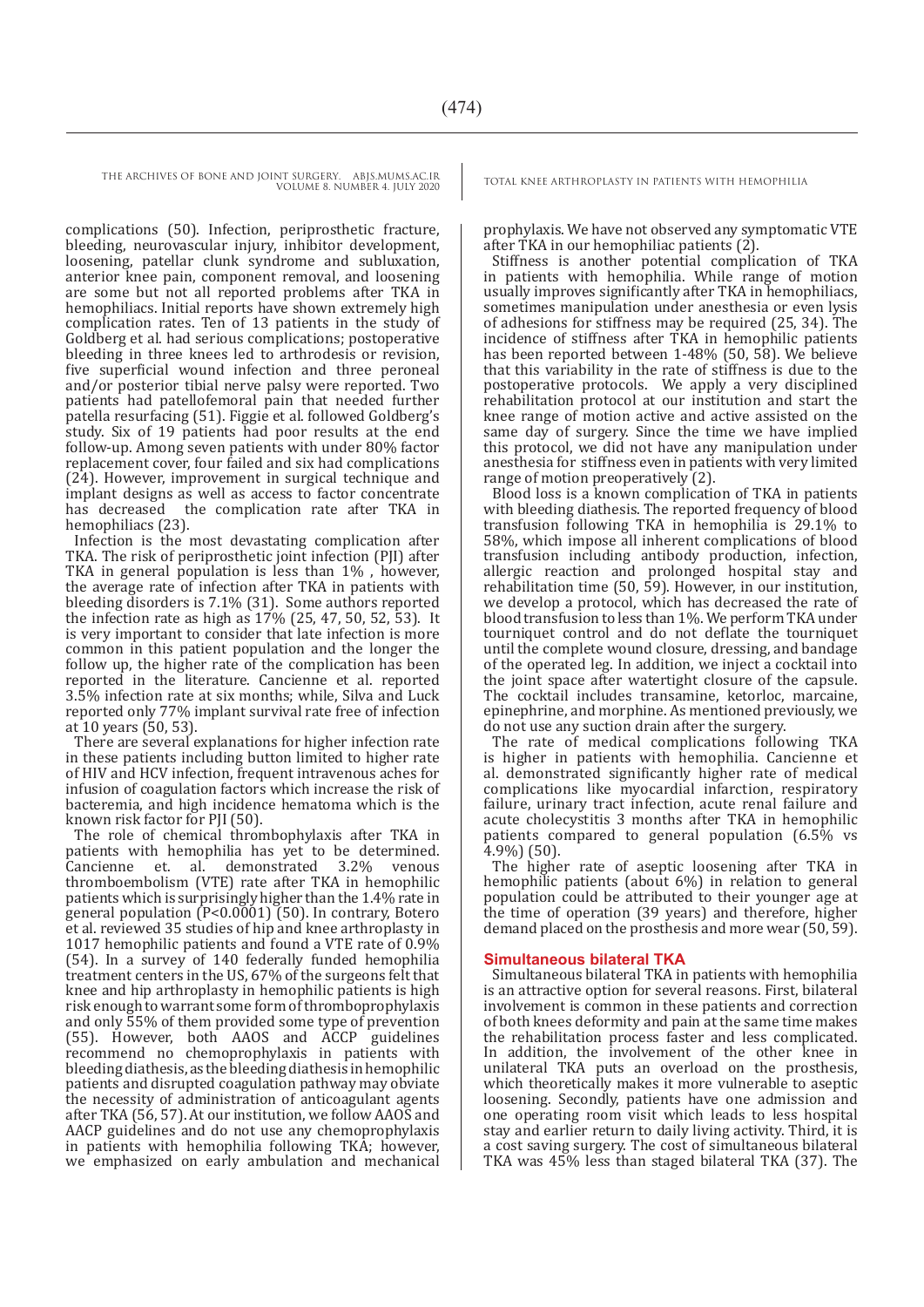main reason for decrease in the cost was reduction in factor consumption. This in turn results in diminished probability of developing inhibitors. Finally, it was shown that the functional outcome and rate of complication following simultaneous bilateral TKA are not significantly different from staged bilateral TKA (37).

Simultaneous bilateral TKA in patients with hemophilia have been reported by several authors, however, there is always a concern safety of this procedure (15, 25, 26, 33, 35, 60).

The literature is controversial with regard to simultaneous bilateral versus unilateral TKA in patients without hemophilia. Some showed inferior results and more complication rates (61-63) and some other revealed no increased complications and even better results (64-69). Hu et al. included 14 studies (15,563 patients, 4320 simultaneous bilateral and 11243 staged bilateral) and found a significantly higher mortality rate in 30 days after surgery and a higher neurological complication rate; however, they did not find any higher infection, pulmonary thromboembolism, deep vein thrombosis, and cardiac complications in simultaneous bilateral patients (70). They concluded that the higher mortality and neurological problems were based on only two studies and they questioned these results. Fu et al. included 18 articles in their systematic analysis (107,318 patients, 28,760 simultaneous bilateral, and 78,558 staged bilateral) and found that the simultaneous bilateral group has a significantly higher mortality rate in 30 days after surgery, a higher rate of pulmonary thromboembolism (PTE) and transfusion. Interestingly, they found lower revision and infection rates in simultaneous bilateral group. They did not find any differences in the neurological complications, DVT, cardiac complications, and superficial infection. They concluded that higher mortality rate due to PTE can be managed properly by perioperative anticoagulation and simultaneous bilateral TKA is an appropriate option in selected patients (71).

The same controversy exists in simultaneous bilateral TKA in patients with hemophilia. Some authors believe that the procedure dose not increase the rate of complications, as most of hemophilic patients are young

and have no medical comorbidities. They concluded that this practice will decrease the cost, hospital stay, and time of sick leave, besides the better rehabilitation and faster return to work (37). Some other authors have questioned the safety of this approach due to the lack of acceptable qualified evidence and recommended more prospective studies to answer the question more confidently (72). However, simultaneous bilateral TKA could be considered as a good and reasonable option at least in selected hemophilic patients, as lower costs, increased quality of life, and better rehabilitation program are advantages, without any reported adverse outcome (37, 72).

Rodriguez-Merchan has recently reported that the mean infection rate with TKA in people with hemophilia is 7%., and local infiltration analgesia (LIA) and intraarticular tranexamic acid (TXA) are also recommended to control postoperative pain after TKA (41, 73).

In conclusion, TKA in patients with hemophilia is a successful operation with good functional outcome. However, this operation is not without complications. Applying specialized preoperative, operative, and postoperative rehabilitation protocols will help postoperative rehabilitation protocols surgeons to overcome technical difficulties and avoid complications, which in turn are associated with good functional outcome and acceptable patient satisfaction. In this regard, this surgery is better to be done in selected referral centers with high volume surgeries on hemophilic patients.

*Funding:* this study is not funded by anywhere.

*Conflict of interests:* The authors declare no conflict of interests.

SM Javad Mortazavi MD<sup>1</sup> Nima Bagheri MD1 Amirreza Farhoud MD1 Saeid Hadi Kalantar MD<sup>1</sup> Ehsan Ghadimi MD1 1 Joint Reconstruction Research Center, Tehran University of Medical Sciences, Tehran, Iran

#### **References**

- 1. Srivastava A, Brewer AK, Mauser-Bunschoten EP, Key NS, Kitchen S, Llinas A, et al. Guidelines for the management of hemophilia. Haemophilia : the official journal of the World Federation of Hemophilia. 2013;19(1):e1-47. PubMed PMID: 22776238. Epub 2012/07/11. eng.
- 2. Mortazavi SM, Haghpanah B, Ebrahiminasab MM, Baghdadi T, Toogeh G. Functional outcome of total knee arthroplasty in patients with haemophilia. Haemophilia: the official journal of the World Federation of Hemophilia. 2016;22(6):919-24. PubMed

PMID: 27561958. Epub 2016/08/27. eng.

- 3. Beeton K, Rodriguez-Merchan EC, Alltree J. Total joint arthroplasty in haemophilia. Haemophilia : the official journal of the World Federation of Hemophilia. 2000;6(5):474-81. PubMed PMID: 11012688. Epub 2000/09/30. eng.
- 4. Rodriguez-Merchan EC. Total joint arthroplasty: the final solution for knee and hip when synovitis could not be controlled. Haemophilia : the official journal of the World Federation of Hemophilia. 2007;13 Suppl 3:49-58. PubMed PMID: 17822522. Epub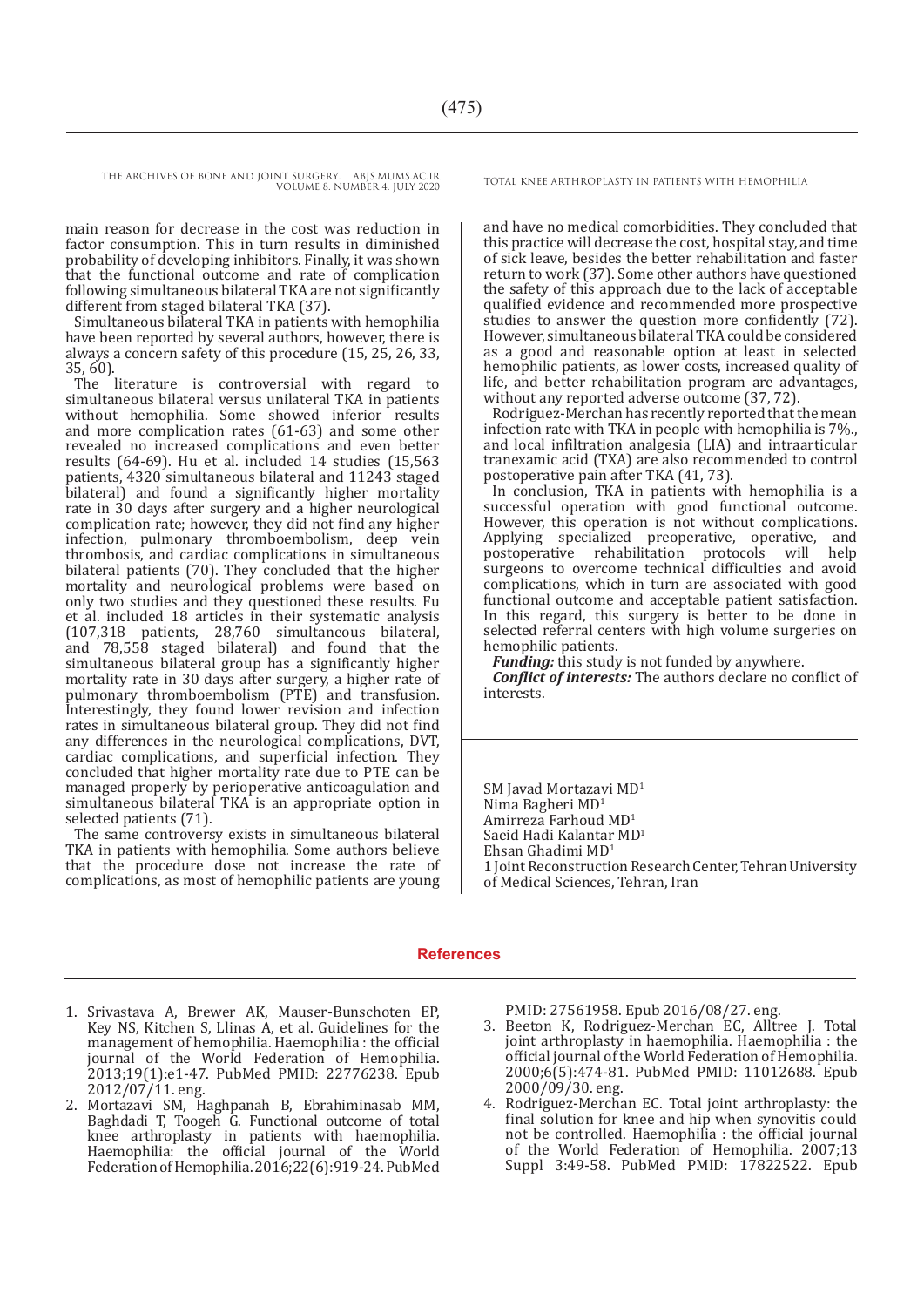2007/10/18. eng.

- 5. Solimeno L, Luck J, Fondanesche C, McLaughlin P, Narayan P, Sabbour A, et al. Knee arthropathy: when things go wrong. Haemophilia : the official journal of the World Federation of Hemophilia. 2012;18 Suppl 4:105-11. PubMed PMID: 22726092. Epub 2012/08/23. eng.
- 6. Rodriguez-Merchan EC, Heim M. Hemophilia orthopedic management with emphasis on developing countries. Seminars in thrombosis and hemostasis. 2005;31(5):518-26. PubMed PMID: 16276460. Epub 2005/11/09. eng.<br>7. Rodriguez-Merchan
- 7. Rodriguez-Merchan EC. Aspects of current management: orthopaedic surgery in haemophilia. Haemophilia : the official journal of the World Federation of Hemophilia. 2012;18(1):8-16. PubMed PMID: 21535324. Epub 2011/05/04. eng.
- 8. Solimeno LP, Escobar MA, Krassova S, Seremetis S. Major and Minor Classifications for Surgery in People With Hemophilia: A Literature Review. Clinical and applied thrombosis/hemostasis : official journal of the International Academy of Clinical and Applied Thrombosis/Hemostasis. 2018;24(4):549-59. PubMed PMID: 28681633. Epub 2017/07/07. eng.
- 9. Jerome Wiedel SS, Sue Geraghty, and Sharon Funk. Joint replacement surgery in hemophilia. World Federation of Hemophilia. 2010:1-10.
- 10.Batorova A, Martinowitz U. Intermittent injections vs. continuous infusion of factor VIII in haemophilia patients undergoing major surgery. British journal of haematology. 2000;110(3):715-20. PubMed PMID: 10997985. Epub 2000/09/21. eng.
- 11.Bjorkman S, Berntorp E. Pharmacokinetics of coagulation factors: clinical relevance for patients with haemophilia. Clinical pharmacokinetics. 2001; 40(11):815-32. PubMed PMID: 11735604. Epub 2001/12/12. eng.
- 12.Treatment of bleeding and perioperative management in hemophilia A and B [Internet]., 2017. Available from: https://www.uptodate.com/contents/treatmentof-bleeding-and-perioperative-management-inhemophilia-a-and-b.
- 13.Lusher JM. Use of prothrombin complex concentrates in management of bleeding in hemophiliacs with inhibitors--benefits and limitations. Seminars in hematology. 1994;31(2 Suppl 4):49-52. PubMed PMID: 7939776. Epub 1994/04/01. eng.
- 14.Mortazavi SM, Najafi A, Toogeh G. Total joint replacement in haemophilia A patients with high titre of inhibitor using a new brand recombinant factor VIIa  $(Aryoseven((R))$  ). Haemophilia : the official journal of the World Federation of Hemophilia. 2016;22(5):e451-3. PubMed PMID: 27353311. Epub 2016/06/30. eng.
- 15.Atilla B, Caglar O, Pekmezci M, Buyukasik Y, Tokgozoglu A, Alpaslan M. Pre‐operative flexion contracture determines the functional outcome of haemophilic arthropathy treated with total knee arthroplasty. Haemophilia : the official journal of the World Federation of Hemophilia. 2012;18(3):358-63.
- 16.DE PALMA AF, Cotler J. Hemophilic arthropathy. AMA

Archives of Surgery. 1956;72(2):247-50.

- 17.Goddard N, Rodriguez-Merchan E, Wiedel J. Total knee replacement in haemophilia. Haemophilia : the official journal of the World Federation of Hemophilia. 2002;8(3):382-6.
- 18.Moore M, Tobase P, Allen D. Meta-analysis: outcomes of total knee arthroplasty in the haemophilia population. Haemophilia : the official journal of the World Federation of Hemophilia. 2016;22(4):e275-e85.
- 19.Rodriguez‐Merchan E. Correction of fixed contractures during total knee arthroplasty in haemophiliacs. Haemophilia : the official journal of the World Federation of Hemophilia. 1999;5:33-8.
- 20.Solimeno LP, Pasta G. Knee and ankle arthroplasty in hemophilia. Journal of clinical medicine. 2017; 6(11):107.
- 21.Strauss A, Schmolders J, Friedrich M, Pflugmacher R, Müller M, Goldmann G, et al. Outcome after total knee arthroplasty in haemophilic patients with stiff knees. Haemophilia : the official journal of the World Federation of Hemophilia. 2015;21(4):e300-e5.
- 22.Innocenti M, Civinini R, Carulli C, Villano M, Linari S, Morfini M. A modular total knee arthroplasty in haemophilic arthropathy. The Knee. 2007;14(4):264-8.
- 23.Song S, Bae J, Park C, Yoo M, Bae D, Kim K. Midterm outcomes and complications of total knee arthroplasty in haemophilic arthropathy: A review of consecutive 131 knees between 2006 and 2015 in a single institute. Haemophilia : the official journal of the World Federation of Hemophilia. 2018;24(2):299- 306.
- 24.Figgie MP, Goldberg VM, Figgie HE, Heiple KG, Sobel M. Total knee arthroplasty for the treatment of chronic hemophilic arthropathy. Clin Orthop Relat Res. 1989; (248):98-107. PubMed PMID: 2805504. eng.
- 25.Unger AS, Kessler CM, Lewis RJ. Total knee arthroplasty in human immunodeficiency virusinfected hemophiliacs. The Journal of arthroplasty. 1995;10(4):448-52. PubMed PMID: 8523002. Epub 1995/08/01. eng.
- 26.Sheth DS, Oldfield D, Ambrose C, Clyburn T. Total knee arthroplasty in hemophilic arthropathy. The Journal of arthroplasty. 2004;19(1):56-60.
- 27.Rodriguez-Merchan EC. Special features of total knee replacement in hemophilia. Expert review of hematology. 2013;6(6):637-42.
- 28.Rodriguez-Merchan E. Effects of hemophilia on articulations of children and adults. Clinical Orthopaedics and Related Research (1976-2007). 1996;328:7-13.
- 29.Arnold WD, Hilgartner M. Hemophilic arthropathy. Current concepts of pathogenesis and management. JBJS. 1977;59(3):287-305.
- 30.Mortazavi S, Haghpanah B. Anthropometric study of the hemophilic knee joints undergoing total knee arthroplasty. WFH 15TH INTERNATIONAL MUSCULOSKELETAL CONGRESS; Seoul, Republic of Korea2017. p. 14.
- 31.Moore MF, Tobase P, Allen DD. Meta-analysis: outcomes of total knee arthroplasty in the haemophilia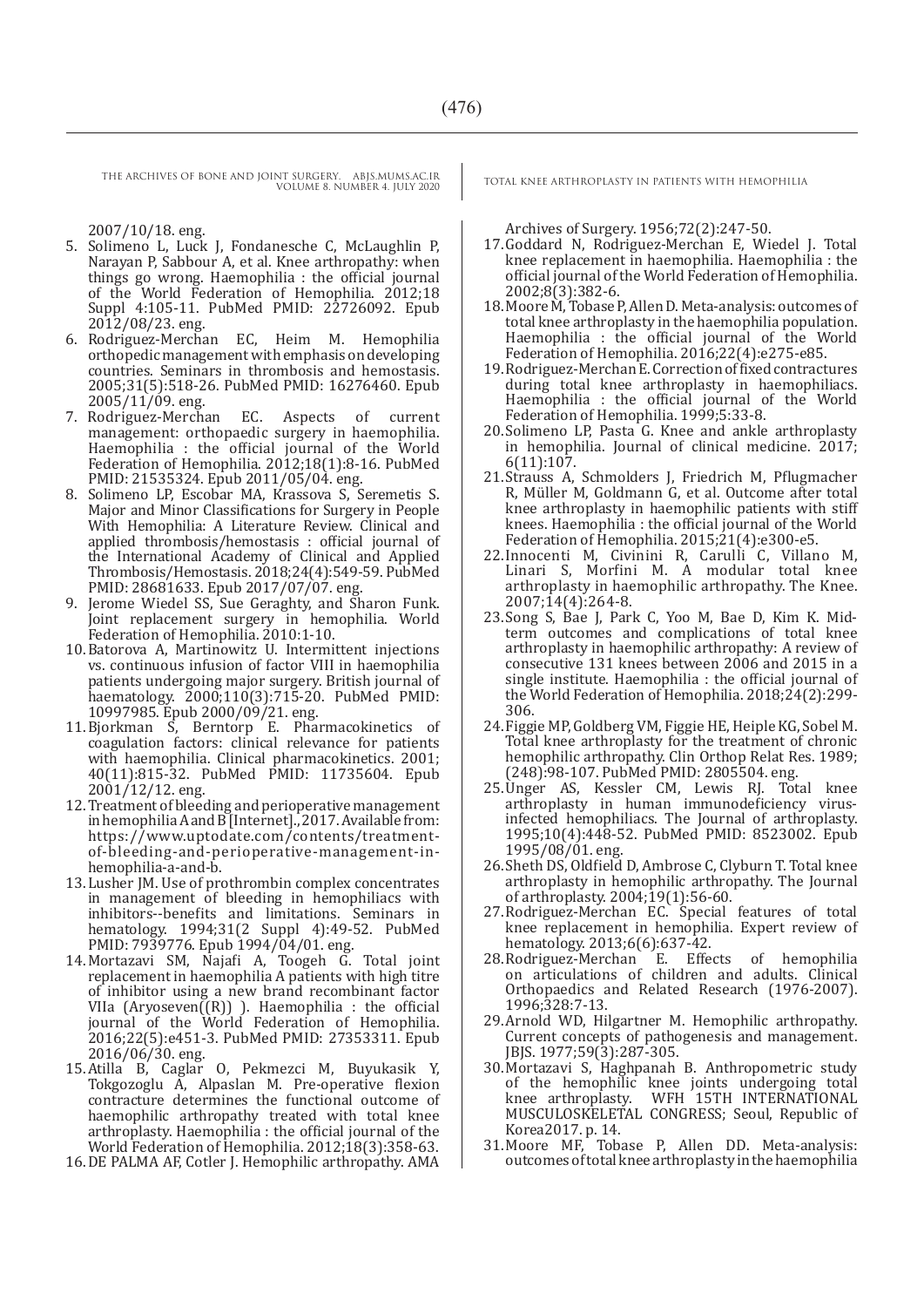population. Haemophilia : the official journal of the World Federation of Hemophilia. 2016;22(4):e275- 85. PubMed PMID: 27444973. Epub 2016/07/23. eng.

- 32.Mortazavi SMJ, Firoozabadi MA, Najafi A, Mansouri P. Evaluation of outcomes of suction drainage in patients with haemophilic arthropathy undergoing total knee arthroplasty. Haemophilia : the official journal of the World Federation of Hemophilia. 2017;23(4):e310-e5. PubMed PMID: 28544490. Epub 2017/05/26. eng.
- 33.Frauchigera LH, Harstalla R, Kajahna J, Andersonb S, Egglia S. Bilateral total knee arthroplasty in a patient with haemophilia A, high inhibitor titre and aneurysma spurium of the popliteal artery. Swiss Med Wkly. 2010;140:w13094.
- 34.Heeg M, Meyer K, Smid W, Horn JV, Meer JVD. Total knee and hip arthroplasty in haemophilic patients. Haemophilia : the official journal of the World Federation of Hemophilia. 1998;4(5):747-51.
- 35.Kubes R, Salaj P, Hromadka R, Vcelak J, Kubena AA, Frydrychova M, et al. Range of motion after total knee arthroplasty in hemophilic arthropathy. BMC musculoskeletal disorders. 2018;19(1):162. PubMed PMID: 29788949. Pubmed Central PMCID: 5964921.
- 36.Legroux-Gérot I, Strouk G, Parquet A, Goodemand J, Gougeon F, Duquesnoy B. Total knee arthroplasty in hemophilic arthropathy. Joint Bone Spine. 2003; 70(1):22-32.
- 37.Mortazavi S, Haghpanah B, Ebrahiminasab M, Baghdadi T, Hantooshzadeh R, Toogeh G. Simultaneous bilateral total knee arthroplasty in patients with haemophilia: a safe and cost-effective procedure? Haemophilia : the official journal of the World Federation of Hemophilia. 2016;22(2):303-7.
- 38.Laskin RS. Ten steps to an easier revision total knee arthroplasty. The Journal of arthroplasty. 2002;17(4):78-82.
- 39.Feng B, Weng X-s, Lin J, Qian W-w, Wei W, Zhai J-l, et al. Outcome of total knee arthroplasty combined patelloplasty for end-stage type A hemophilic arthropathy. The Knee. 2012;19(2):107-11.
- 40.Mortazavi SJ, Haghpanah B, Ebrahiminasab SM. clinical course of residual flexion contracture after total knee arthroplasty in patients with hemophilic arthropathy. Haemophilia : the official journal of the World Federation of Hemophilia. 2016;22:86.
- 41.Rodriguez-Merchan EC. The role of orthopaedic surgery in haemophilia: current rationale, indications and results. EFORT open reviews. 2019;4(5):165-73. PubMed PMID: 31191984. Pubmed Central PMCID: PMC6540948. Epub 2019/06/14. eng.
- 42.Lobet S, Pendeville E, Dalzell R, Defalque A, Lambert C, Pothen D, et al. The role of physiotherapy after total knee arthroplasty in patients with haemophilia. Haemophilia : the official journal of the World Federation of Hemophilia. 2008;14(5):989-98. PubMed PMID: 18582230. Epub 2008/06/28. eng.
- 43.Rodriguez-Merchan EC. Total knee replacement in haemophilic arthropathy. The Journal of bone and joint surgery British volume. 2007;89(2):186-8. PubMed PMID: 17322432. Epub 2007/02/27. eng.

- 44.De Kleijn P, Fischer K, Vogely H, Hendriks C, Lindeman E. In-hospital rehabilitation after multiple joint procedures of the lower extremities in haemophilia patients: clinical guidelines for physical therapists. Haemophilia : the official journal of the World Federation of Hemophilia. 2011;17(6):971-8. PubMed PMID: 21457409. Epub 2011/04/05. eng.
- 45.Forsyth A, Zourikian N. How we treat: Considerations for physiotherapy in the patient with haemophilia and inhibitors undergoing elective orthopaedic surgery. Haemophilia : the official journal of the World Federation of Hemophilia. 2012;18(4):550-3. PubMed PMID: 22934294. Epub 2012/08/31. eng.
- 46.Schick M, Stucki G, Rodriguez M, Meili E, Huber E, Michel B, et al. Haemophilic; arthropathy: assessment of quality of life after total knee arthroplasty. Clinical rheumatology. 1999;18(6):468-72.
- 47.Goddard NJ, Mann HA, Lee CA. Total knee replacement in patients with end-stage haemophilic arthropathy: 25-year results. The Journal of bone and joint surgery British volume. 2010;92(8):1085-9. PubMed PMID: 20675751. Epub 2010/08/03. eng.
- 48.Zingg PO, Fucentese SF, Lutz W, Brand B, Mamisch N, Koch PP. Haemophilic knee arthropathy: longterm outcome after total knee replacement. Knee Surgery, Sports Traumatology, Arthroscopy. 2012; 20(12):2465-70.
- 49.Wang K, Street A, Dowrick A, Liew S. Clinical outcomes and patient satisfaction following total joint replacement in haemophilia–23-year experience in knees, hips and elbows. Haemophilia : the official journal of the World Federation of Hemophilia. 2012;18(1):86-93.
- 50.Cancienne JM, Werner BC, Browne JA. Complications After TKA in Patients With Hemophilia or Von Willebrand's Disease. The Journal of arthroplasty. 2015;30(12):2285-9. PubMed PMID: 26143236. Epub 2015/07/06. eng.
- 51.Goldberg VM, Heiple KG, Ratnoff OD, Kurczynski E, Arvan G. Total knee arthroplasty in classic hemophilia. The Journal of bone and joint surgery American volume. 1981;63(5):695-701. PubMed PMID: 7240292. Epub 1981/06/01. eng.
- 52.Jamsen E, Varonen M, Huhtala H, Lehto MU, Lumio J, Konttinen YT, et al. Incidence of prosthetic joint infections after primary knee arthroplasty. The Journal of arthroplasty. 2010;25(1):87-92. PubMed PMID: 19056210. Epub 2008/12/06. eng.
- 53.Silva M, Luck JV, Jr. Long-term results of primary total knee replacement in patients with hemophilia. The Journal of bone and joint surgery American volume. 2005;87(1):85-91. PubMed PMID: 15634817. Epub 2005/01/07. eng.
- 54.Perez Botero J, Spoon DB, Patnaik MS, Ashrani AA, Trousdale RT, Pruthi RK. Incidence of symptomatic venous thromboembolism in patients with hemophilia undergoing joint replacement surgery: a retrospective study. Thrombosis research. 2015;135(1):109-13. PubMed PMID: 25434629. Epub 2014/12/02. eng.
- 55.Pradhan SM, Key NS, Boggio L, Pruthi R. Venous thrombosis prophylaxis in haemophilics undergoing